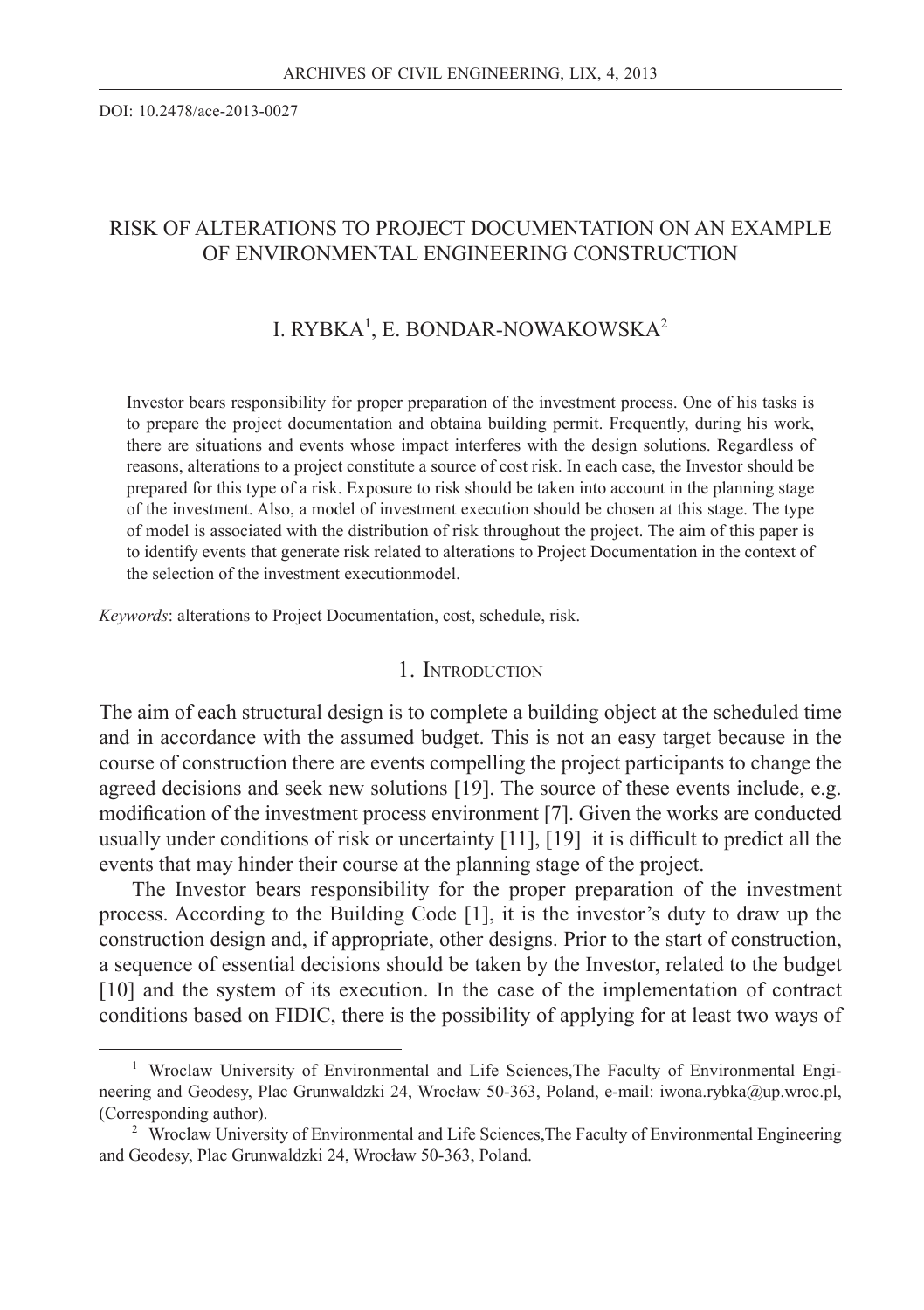project execution: according to the so-called "Red Book" or "Yellow Book" system. In the first instance, the Contractor executes the work in accordance with the design provided by the Investor. For this type of contract, the Investor bears responsibility for the risk of loss resulting from flawed designs prepared by his personnel. The Designer should be considered as a member of the investor's personnel [4]. The second type of contract consists of the contractor's duty to both design and execute the object, based on the requirements specified by the Investor  $[5]$ ,  $[12]$ .

Both systems have advantages and disadvantages. The main advantage of the first one is that the Investor is directly involved in the preparation of the documentation. However, commissioning the design and the execution of work to a contractor eliminates disputes among the participants in the investment process, which generally have costly consequences for both parties to the contract [18].

Regardless of who is responsible for the proper preparation of the project, the solutions adopted have a significant impact on the execution time, as well as the budget [16], [17]. In 2011, an expert survey aimed at identifying risk events during constructions within the range of environmental engineering was conducted [3].The survey was directed at the people with long-term professional experience, working on the side of the Contractor, Investor, or Contract Engineer. The results of the survey showed that, in the case of investments within the range of environmental engineering, the occurrence of flawed solutions in the Project Documentation is high. As many as 96% of respondents confirmed this. Additionally, 71% of respondents found that design flaws resulted in an increased investment costs. The research conducted by Czemplik confirms these results [6]. They indicate that the Investor and the Contractor must be prepared for the time and financial risks stemming from flawed design solutions.

The purpose of this paper is to:

- identify the reasons of alterations to Project Documentation of investments within the range of environmental engineering,
- evaluate the alterations' impact,
- examine the investments executed on the basis of the conditions of a contract, as defined in the "Red" and "Yellow" Books, from the aspect of alterations to Project Documentation.

#### 2. SUBJECTS AND METHODS OF RESEARCH STUDY

The research conducted was based on two constructions located in Lower Silesia (Poland). They are comparable with respect to the range of work, duration, and budget. Both contracts were executed by the same Investor, and coordinated by the same team of staff members.

The documentation review was done in order to gain the data necessary to conduct the analysis. Documents compiled at the planning stage, as well as during execution of building work, were the subject of the study. These included: design documentation,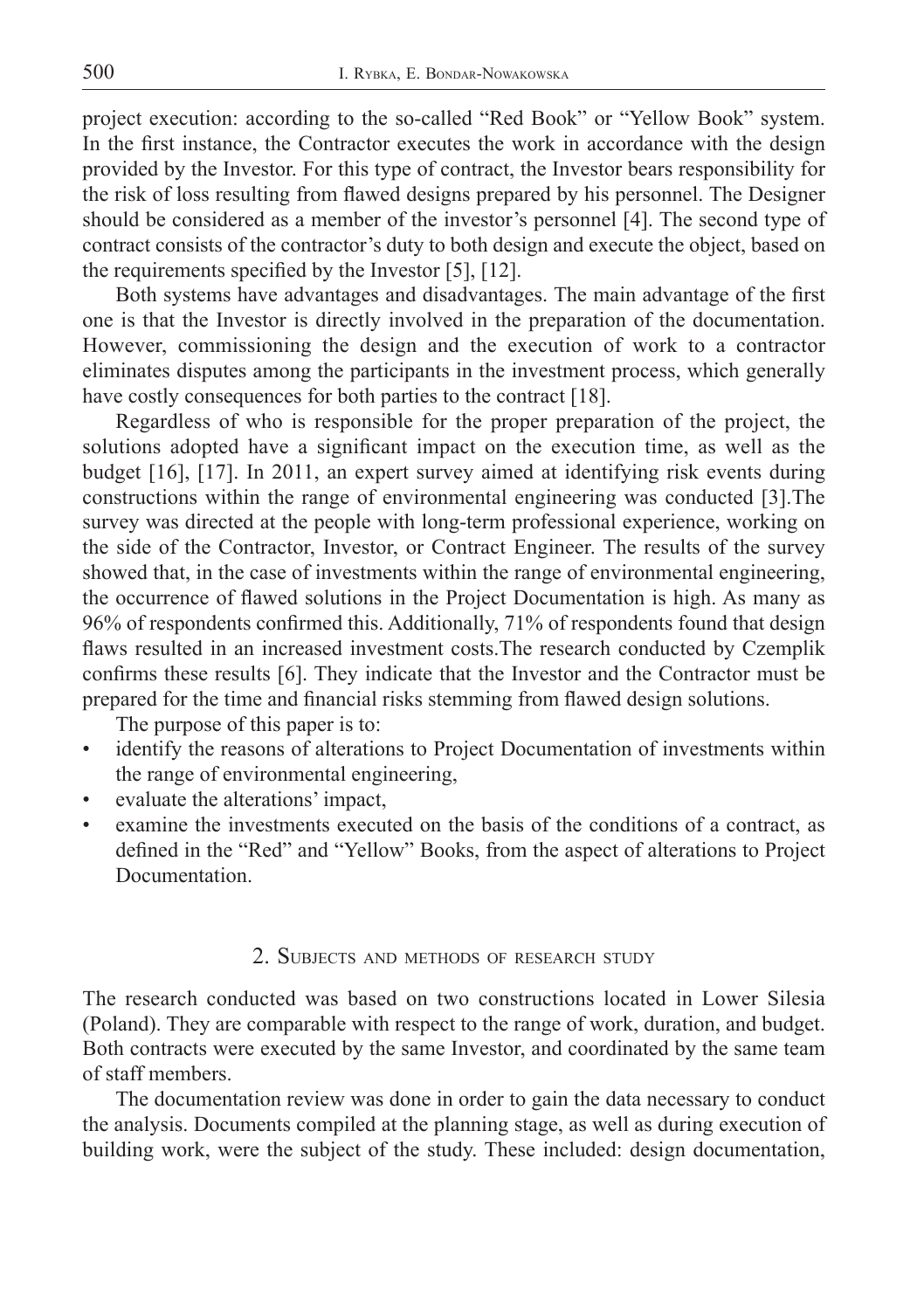specifications, the Records of Necessity, the Records of Negotiations, the building diary, all Contractor's reports and programmes, as well as the correspondence within the contract.

The Records of Necessity were especially valuable for conducting the analysis. These documents substantiate all additional or replacement work as a result of alterations to the Project Documentation. 93 of such documents were analysed as part the study.

## 2.1. INVESTMENT NO.1

The examined investment involved the construction of:

- 161 km of sewage,
- *64 sewage pumping stations.*

The Project Documentation was prepared in the period 2000 to 2003. The work began much later, that is in October 2005. The Accepted Contract Amount came to 10,162,715.51 EUR [14]. The investment was conducted on the basis of conditions of contract as defined in the "Red Book". According to this system of investment, the Investor first entrusted the Project Documentation to the Designer, then the construction work was put out to tender.

## 2.2. INVESTMENT NO.2

The second analysed investment was conducted under the terms of the "Yellow Book". The Contractor was obligated both to design and execute the work under the assigned contract. The object of construction was the following:

- 90 km of sewage,
- 27 sewage pumping stations,
- *control and monitoring network of sewage systems.*

The Accepted Contract Amount was 9,939,788.00 EUR. The work began on 31st March 2006, the date for completion was assumed for 30th June 2008 [15].

# 3. THE RESULTS

93 events resulting in alterations to Projects Documentation were identified on the basis of the documentation review as described above.

Nearly all of them (92) related to investment no.1. The analysis of the sources of their occurrence enabled the classification into 4 groups, viz:

- I underestimation of the amount of work,
- $II$  long period between the planning stage and the execution of work,
- $III$  flawed design solutions,
- IV faults in data output for designing.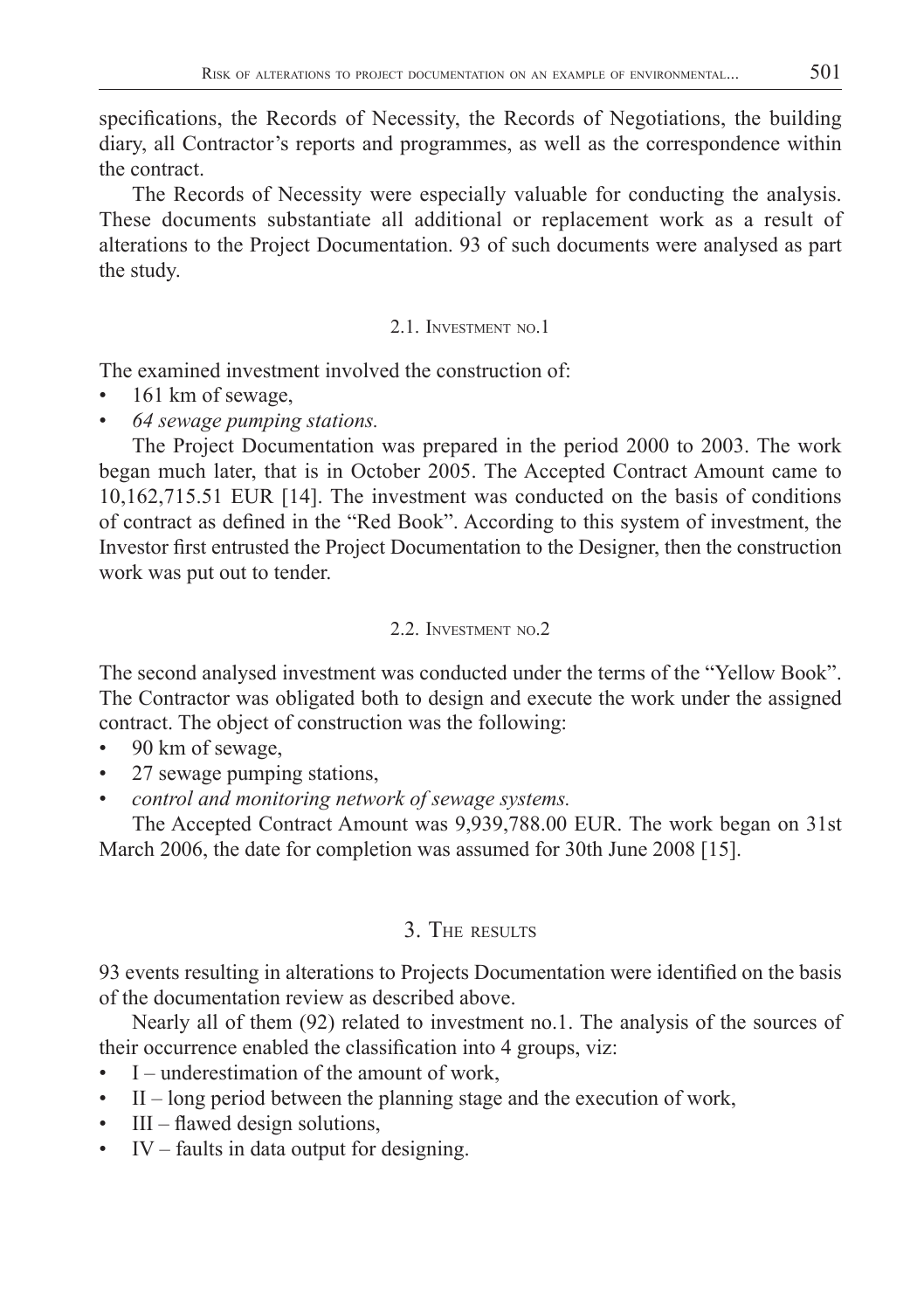#### **Table 1**

The classification of events which generated alterations to Project Documentation during Investment no.1.

|              |                                                                               | <b>Reason for alterations to Project Documentation</b>                                     | <b>Effect</b>                                                                                                                                                                                                                                                                                 |  |  |  |
|--------------|-------------------------------------------------------------------------------|--------------------------------------------------------------------------------------------|-----------------------------------------------------------------------------------------------------------------------------------------------------------------------------------------------------------------------------------------------------------------------------------------------|--|--|--|
| I            | <b>Underestimation</b><br>of the amount of<br>work.                           | Modifications to the Bill of<br>Quantities.                                                | Differences between the amount of work<br>specified in Bill of Quantities and actually<br>measured.                                                                                                                                                                                           |  |  |  |
|              |                                                                               | Withdrawal of consent by<br>certain property owners<br>to conduct works on their<br>plots. | Changes in sewerage route aiming to bypass<br>the disputable plots.                                                                                                                                                                                                                           |  |  |  |
| $\mathbf{I}$ | Long period<br>between the<br>planning stage<br>and the execution<br>of work. | New Urban Zoning Plan<br>of the area covered by<br>investment.                             | The need to adjust the technical and oper-<br>ating parameters of the designed sewage<br>systems to a larger number of users.                                                                                                                                                                 |  |  |  |
|              |                                                                               | New objects in the infra-<br>structure of the area covered<br>by investment.               | Changes in sewage route aiming to avoid<br>collision between designed sewage systems<br>and new technical infrastructure facilities.                                                                                                                                                          |  |  |  |
|              |                                                                               | Technical and technological<br>progress.                                                   | Replacement of the designed pipes by the<br>pipes made of material more resistant to<br>adverse environmental conditions.                                                                                                                                                                     |  |  |  |
| Ш            | <b>Flawed design</b><br>solutions.                                            | Errors in the design.                                                                      | • The need to unify much too different<br>types and sizes offittings assumedin the<br>project.<br>The elimination of devices serving the<br>same function in designed system.<br>• The change of the laying level of certain<br>sections of the systems, designed too<br>shallow or too deep. |  |  |  |
|              |                                                                               | No inventory of area<br>covered by investment prior<br>designing.                          | Changing the location of the pumping<br>station, which was designed on the traffic<br>lane.                                                                                                                                                                                                   |  |  |  |
| $\bf{IV}$    | <b>Faults in data</b><br>output for                                           | Errors in the maps and<br>geodetic base.                                                   | A redesign of the pumping stations' and<br>sewage systems' parameters as a conse-<br>quence of faultily assumed size of area<br>catchment.                                                                                                                                                    |  |  |  |
|              | designing.                                                                    | No normalization of land<br>ownership.                                                     | Changing the location of objects designed<br>on disputed land.                                                                                                                                                                                                                                |  |  |  |

The alterations presented in the table were made at the stage of works execution. However, the cause of these changes resulted from events and actions taken in the earlier stages of the investment. From the table it appears that the correction of the measured quantity of the work determined in the Bill of Quantities resulted from an underestimation of their amount in the planning stage. In addition, a source of changes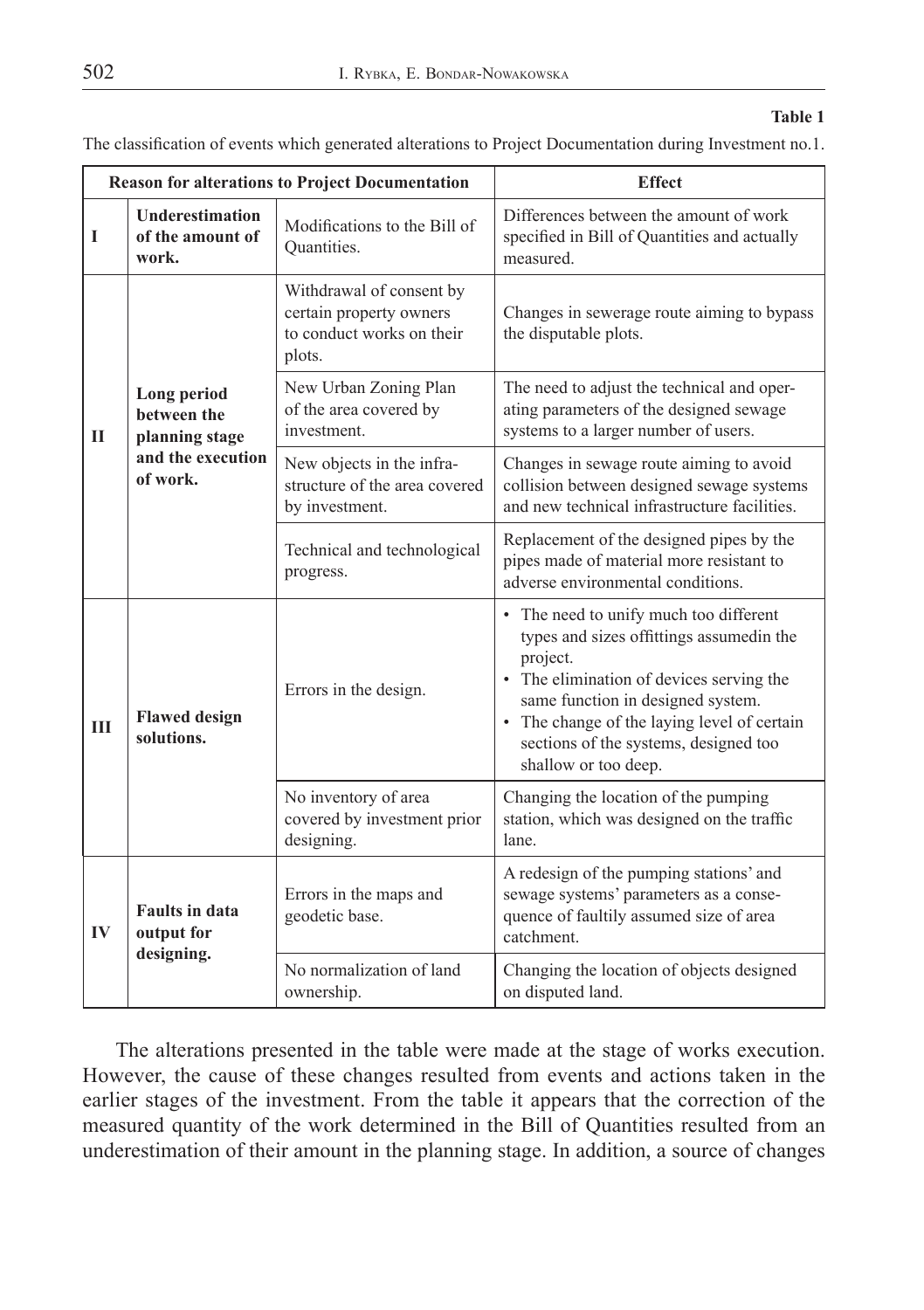was the long period between the design and construction. During that period, a new Urban Zoning Plan of the area covered by investment was produced. The plan included new areas for housing which had not been assumed in the previous design solution.

The effect of alterations in Project Documentationto the investments in question was modifications to the following factors:

- technical and technological parameters of the systems,
- duration of activities assumed in the construction schedule and the dates of their completion,
- the cost of works.

The conducted analysis showed that the impact of the identified events on the factors indicated above, were varied – from irrelevant to significant. A four-grade scale was utilised to assess this diversity. On this scale, 1 means that the event did not affect the considered factor, while  $4 -$  the impact was significant. A detailed description of the various grades of the scale is shown in table no. 2. The number of events contributing to alterations was assigned to the identified factors and the grades of the adopted scale.

**Table 2**

| The scale<br>of the<br>impact<br>assessment: | <b>Impact on:</b><br>technical and<br>technological<br>parameters of<br>the systems | <b>Number</b><br><sub>of</sub><br>events | Impact on:<br>the duration<br>of the works                                                       | <b>Number</b><br>of<br>events | Impact on:<br>the cost of<br>works                                 | <b>Number</b><br>of<br>events |
|----------------------------------------------|-------------------------------------------------------------------------------------|------------------------------------------|--------------------------------------------------------------------------------------------------|-------------------------------|--------------------------------------------------------------------|-------------------------------|
| 1                                            | No changes                                                                          | 43                                       | No impact                                                                                        | 43                            | Reduction of the<br><b>Contract Price</b>                          | 32                            |
| $\overline{2}$                               | Irrelevant<br>changes                                                               | 32                                       | Prolongation<br>of a single ac-<br>tivity, without<br>affecting the<br>subsequent<br>activities. | 32                            | No impact on the<br><b>Contract Price</b>                          | $\overline{2}$                |
| $\overline{\mathbf{3}}$                      | Relevant<br>changes                                                                 | 11                                       | Prolongation<br>of sequences of<br>activity with-<br>out affecting<br>the time for<br>completion | 16                            | Increase in<br>the Contract<br>Price less than<br>100,000 EUR      | 53                            |
| $\overline{\mathbf{4}}$                      | Significant<br>changes                                                              | 6                                        | Prolongation<br>of the time for<br>completion                                                    | 1                             | Increase in Con-<br>tract Price more<br>than 100,000<br><b>EUR</b> | 5                             |

The impact of identified events on technical solutions, time and costs of works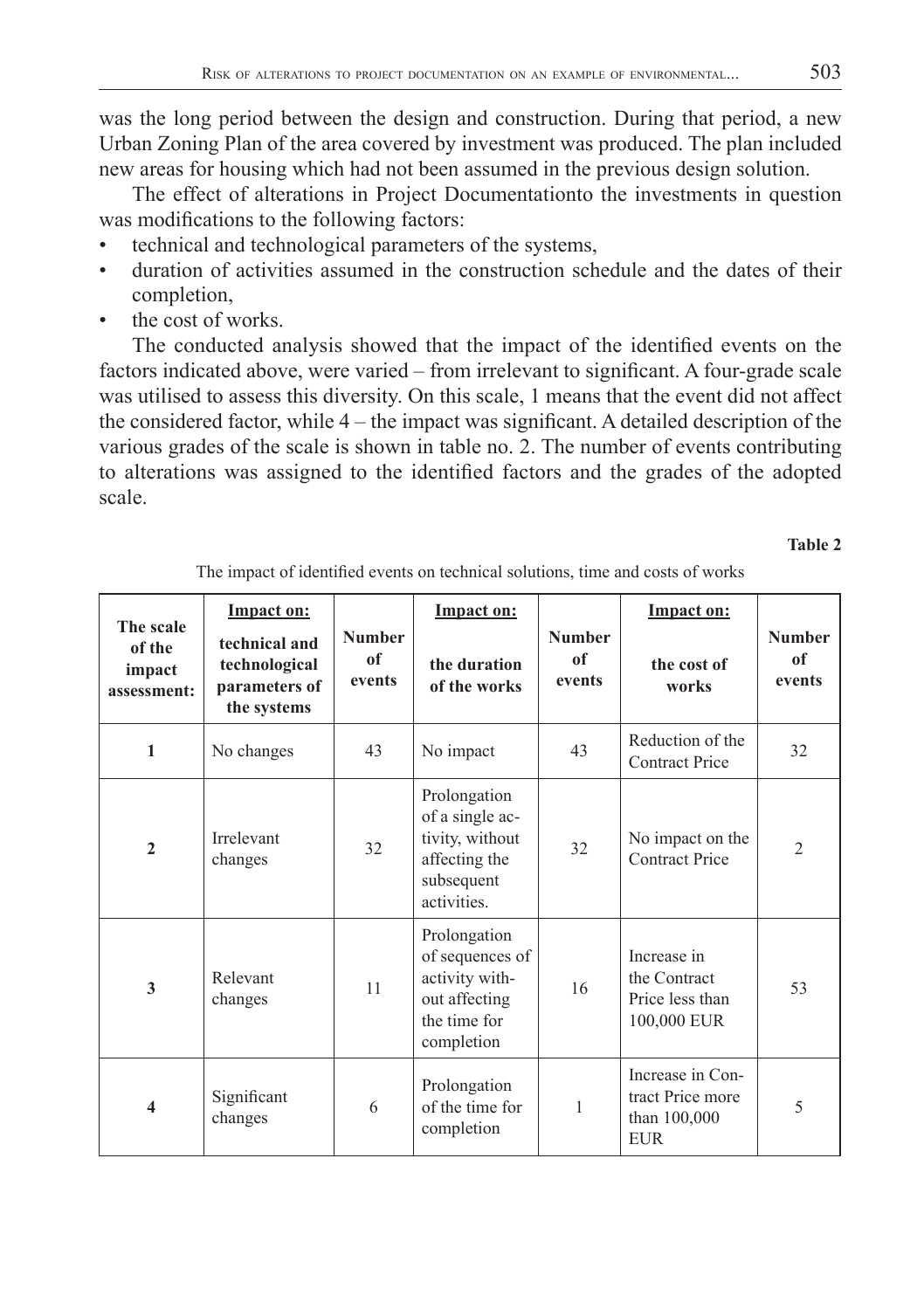From table no. 2, it appears that 17 events caused relevant and significant changes in technical and technological parameters. The same number contributed to changes in the duration of work. The majority, as much as 58, affected the cost of the investment. In 5 cases, the consequence of this impact was an increase in the Contract Price by more than 100,000 EUR.

Previous experience indicates that the impact of adverse events on the investment process is frequently of a synergistic character [3], [9]. In the case of the examined investments, this means that the same events can simultaneously affect changes in the designed solutions, the course of construction, as well as their cost. These impacts, similar to the case of individual factors, were considered in a four-grade scale, ranging from minor to which"1" is assigned, to substantial which is assigned by "4". The results of the analysis are shown in the form of a matrix diagram, in Figure no.1.

The number of events that simultaneously affected the two factors in a significant way are placed in shaded fields. In relation to their total number, there are few of them. For instance, there were no such events which would significantly affect both the

|  |        |                | $\overline{\mathbf{4}}$ |                                                           | $\overline{\mathbf{4}}$ |                   |                | 5            | $\,1\,$                 |
|--|--------|----------------|-------------------------|-----------------------------------------------------------|-------------------------|-------------------|----------------|--------------|-------------------------|
|  |        |                | $\mathbf{3}$            | The change in technical<br>and technological<br>solutions | $\mathbf{3}$            | 5                 |                | 5            | $\,1\,$                 |
|  |        | $\overline{2}$ |                         | $\overline{2}$                                            | 21                      | $\overline{2}$    | 9              |              |                         |
|  |        |                | $\mathbf{1}$            |                                                           | $\mathbf{1}$            | 6                 |                | 34           | $\mathfrak{Z}$          |
|  |        |                |                         |                                                           |                         | $\mathbf{1}$      | $\overline{2}$ | $\mathbf{3}$ | $\overline{\mathbf{4}}$ |
|  |        |                |                         |                                                           |                         | The cost of works |                |              |                         |
|  |        |                |                         |                                                           |                         |                   |                |              |                         |
|  |        |                |                         |                                                           |                         | $\mathbf{1}$      | $\mathbf{2}$   | $\mathbf{3}$ | $\overline{\mathbf{4}}$ |
|  |        | 43             | $\mathbf{1}$            |                                                           | $\mathbf{1}$            | 6                 |                | 34           | $\mathfrak{Z}$          |
|  | 32     |                | $\mathbf{2}$            |                                                           | $\mathbf 2$             | $21\,$            | $\sqrt{2}$     | 9            |                         |
|  | $12\,$ | $\overline{4}$ | $\mathbf{3}$            | The duration of the<br>works                              | $\mathbf{3}$            |                   |                | $\sqrt{2}$   | 14                      |

Fig. 1. The simultaneous impact of identified events on technical solutions, time and costs of work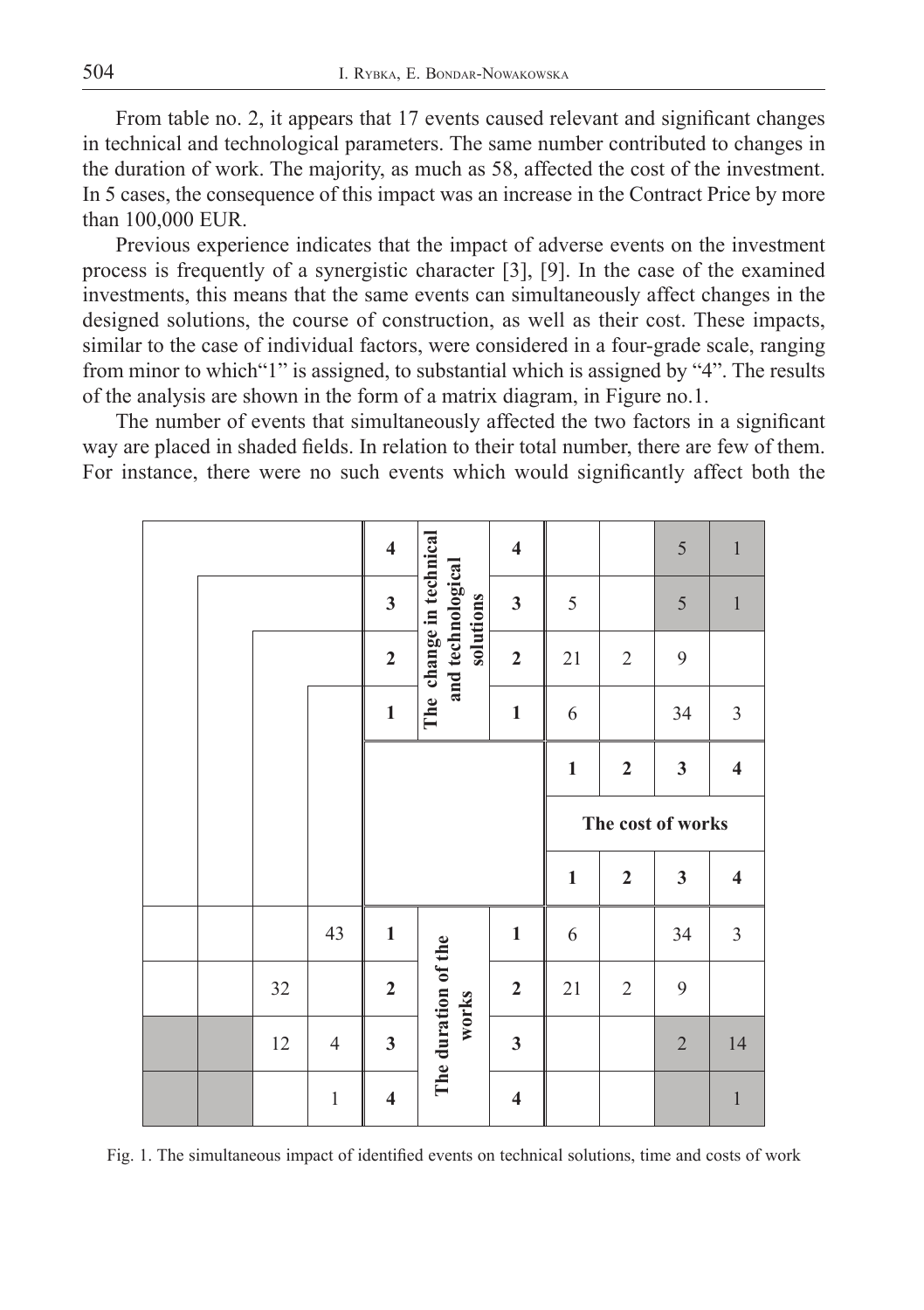technical solutions and the course of work. However, 12 events were recorded which contribute to significant changes in the technical solutions and increase the cost at the same time. In the diagram, 17 events are shown, causing simultaneously relevant changes in the schedule of works and the budget of the project.

The data presented show that alterations to Project Documentation mainly affect the cost of the investment. The events included in group I relating to changes to the Bill of Quantities mainly impact on increases to the Contract Price in the case of the examined investments. Next in line, there are events belonging to group II – those caused by the long period between the planning stage and the execution of work, as well as events from group  $III$  – flawed design solutions. However, the events qualified as group IV contribute to a reduction of investment cost. Nevertheless, the final balance demonstrate that additional expenses caused by alterations to Project Documentation are higher than the savings obtained. This is shown in detail in Figure no.2.



Fig. 2. The financial results related to source of alterations

In the instance of investment no.2, the range of alterations to Project Documentation and their impact on time and cost was significantly lower than in the investment no.1. There was only one change to project documentation compared to the solutions originally assumed. The dynamic development of the community required that an additional section of sewage be designed and constructed. This was necessary to collect sewage from newly established industrial and residential areas. Responsibility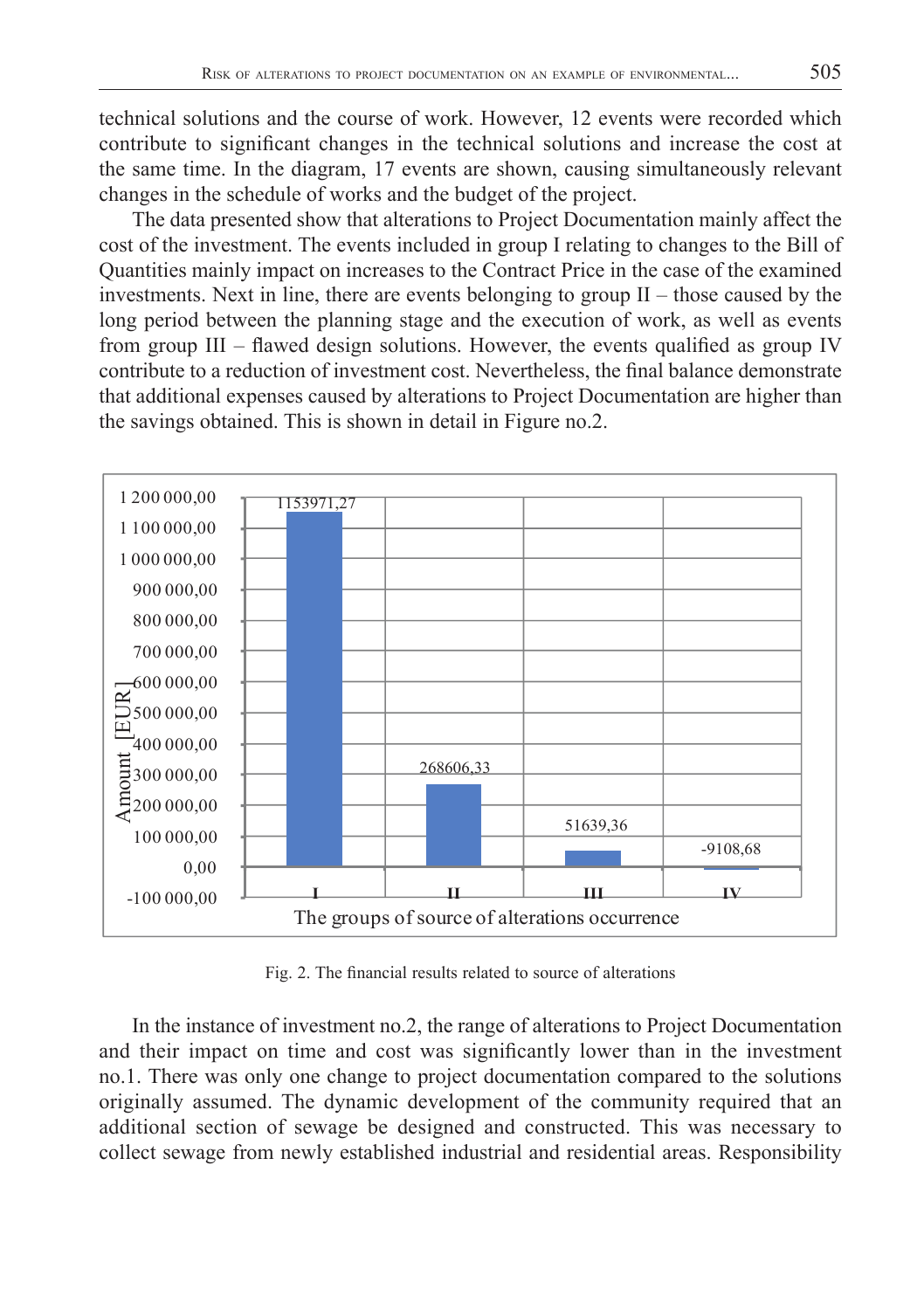for the project and its execution was transferred to the Contractor. Many events which hindered the completion of investment no.1, were eliminated in the investment no.2 thanks to such a contract solution. The events caused by the interval between design and construction were avoided. Work began at once after the completion of the design, which is a characteristic of the "Yellow Book" system. The final balance of alterations to Project Documentation of both the investment and the financial implications are presented in table no. 3.

**Table 3**

| <b>Analysed element</b>                                                                                               | Investment no.1 | Investment no.2   |
|-----------------------------------------------------------------------------------------------------------------------|-----------------|-------------------|
| The Conditions of contract.                                                                                           | The "RedBook"   | The "Yellow Book" |
| The number of alterations to project documentation.                                                                   | 92              |                   |
| The Accepted Contract Amount [EUR].                                                                                   | 10,162,715.51   | 9,939,788.00      |
| The cost of alterations to project documentation<br>[EUR].                                                            | 1,465,108.28    | 696 697,35        |
| The percentage of the cost of alterations to project<br>documentation in relation to The Accepted Contract<br>Amount. | 14,42%          | 7,01%             |

Financial effect of alterations to Project Documentation

On the basis of data contained in table no. 3 it can be concluded that the combination of designing and executing work by the same subject is a better solution than commissioning it to different units in the case of linear works which include sewage works. It depends largely on the specification of such investments, which generally include a large area, with a fast process of transformations in land use. These qualities are cumbersome for all participants of the investment process. Therefore it is recommended to always employ highly qualified designers, irrespective of the contract system.

#### 4. CONCLUSION

The carried on analysis demonstrates the large number of alterations made during construction. Some of these changes contributed to a reduction in investment costs, but in most cases they impact on cost increase. Alterations to Project Documentation therefore should be regarded as risk factors, mainly related to cost [13].

Both the cases of investment dealt with the increase of the assessed budget. Incomparably more changes were made to the Project Documentation in the investment executed based on the conditions of contract as defined in the "Red Book". The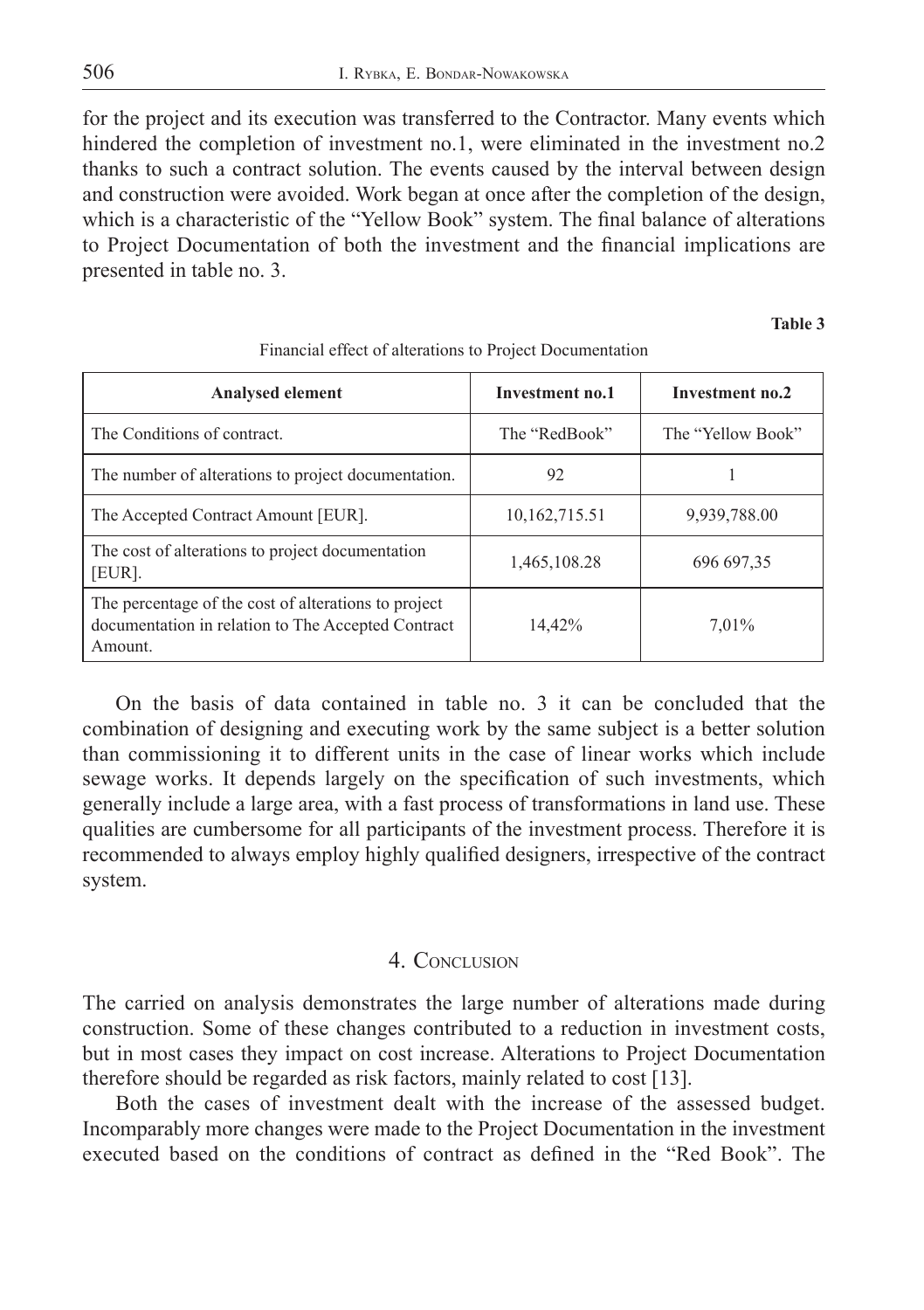consequence of this was a rise in the Contract Price of nearly 14%. The main reasons for this change were incorrect calculations of the amount of work assigned in the Bill of Quantities, as well as the long time between the design and construction. The "Yellow Book" system proves more preferable. In this system the responsibility for the project and its completion is transferred to the Contractor. This contributed to the elimination of flaws in the Bill of Quantities and of those arising from a lack of recognition of topography and land use.

However, based only on this particular analysis, it is impossible to state explicitly that the system for contract "design-build" is in all circumstances more beneficial for the Investor, nor that it prevents the Investor from incurring additional costs. Before choosing a system, it is always necessary for the Investor to assess the competence of personnel, consider the nature, complexity and duration of the investment, as well as consider to whom the increased amount of work will be transferred. The possibility of providing a contingency amount (the amount of money that the Investor should set aside aiming to secure the completion of the project) should also be considered [8].

At the same time, the risk assessment should be a helpful tool for the investor when choosing the best investment system. This assessment should include technical, cost and scheduling aspects, because those fields are most strongly affected by alterations to the Project Documentation, as demonstrated by the analysis question.

### 5. REFERENCES

- 1. Act of 7 July 1994 Building Code (Dz. U. 1994 Nr 89 poz. 414).
- 2. J. BIZON-GÓRECKA, J. GÓRECKI, *Modelling of constructional investment projects in legal aspects* [in Polish], Risk management strategies in the enterprise – investment risk, TNOiK Bydgoszcz, 21-32, 2012.
- 3. E. BONDAR-NOWAKOWSKA, I. RYBKA, *Relations of risk event in the construction of sewerage* [in Polish], Scientific Review Engineering and Environmental Sciences, nr 54, 285-293, 2011.
- 4. Conditions of Contract for Construction. For Building and Engineering Works designed by the Employer. General conditions; Guidance for Preparation of Particular Conditions; Forms of Tender FIDiC, 1999.
- 5. Conditions of Contract for Plant and Design-Build. For Electrical and Mechanical Plant and for Building and Engineering Works Designed by the Contractor. General conditions; Guidance for Preparation of Particular Conditions; Forms of Tender FIDiC, 1999.
- 6. A. CZEMPLIk, *Construction project management with consideration of change order risk* [in Polish]*,*  Archives of the Institute of Civil Engineering, WPP, nr 13, 45-50, 2012.
- 7. M. GAERTNER, A. KOŃCZAk, *Gaining of know-how in construction project* [in Polish]*,* Archives of the Institute of Civil Engineering, WPP, nr 13, 109-114, 2012.
- 8. O. KAPLIŃSKI, *Comments to author's research* [in Polish], Archives of the Institute of Civil Engineering, WPP, nr 13, 171-185, 2012.
- 9. J. KONIOR, The *randomness and fuzziness in replacement and additional construction works* [in Polish]*,*  Archives of the Institute of Civil Engineering, WPP, nr 13, 187-192, 2012.
- 10. R. KOZIK, A. LEŚNIAK, E. PLEBANKIEWICZ, K. ZIMA, *Accuracy of preliminary assessment of the zero stage costs of constructional object* [in Polish]*,* Archives of the Institute of Civil Engineering, WPP, nr 13, 201-207, 2012.